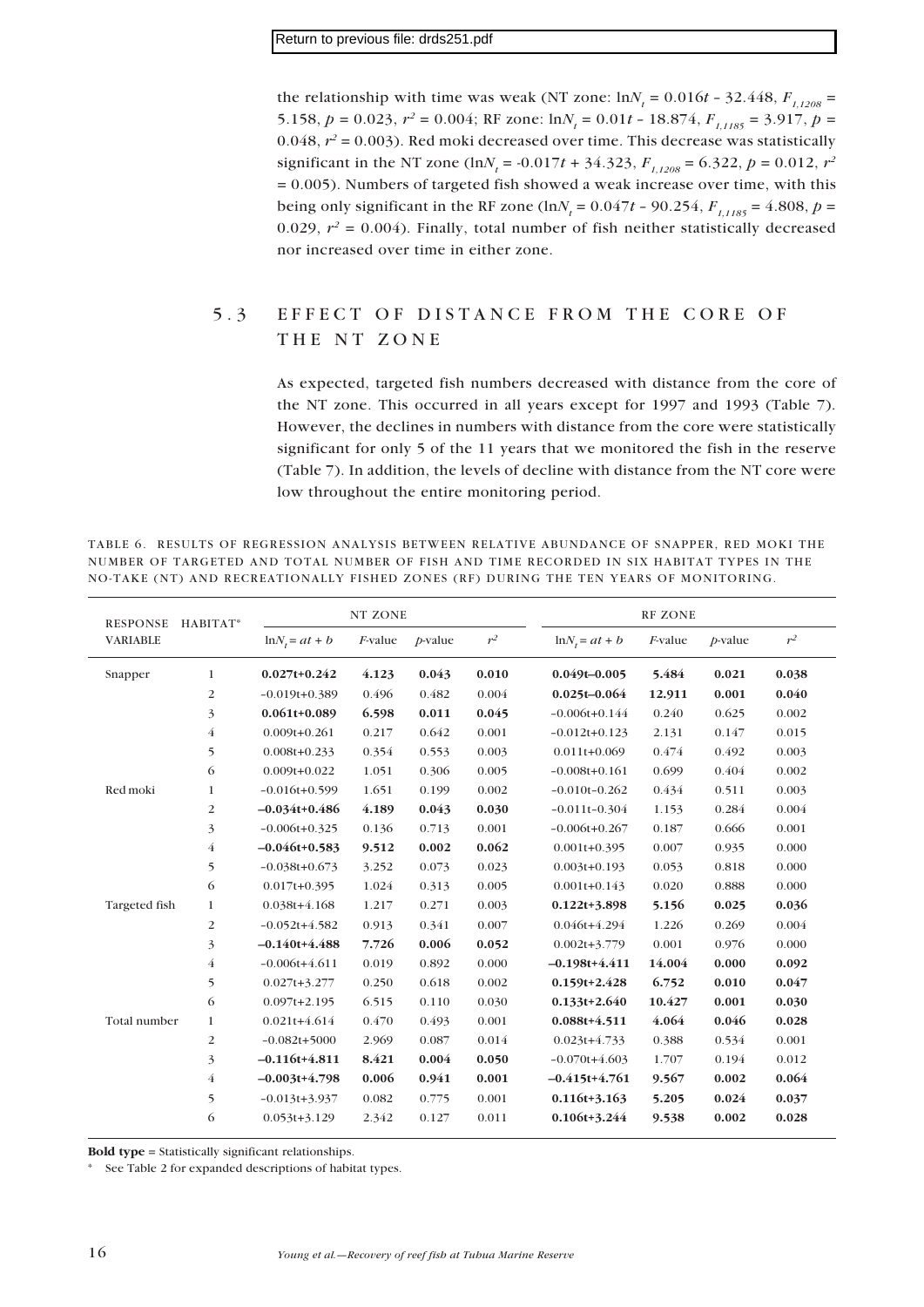

Figure 4. Relative abundance of snapper, red moki, targeted fish, and the total number of fish recorded during 10 years post establishment of the Tuhua Marine Reserve. The no-take (NT = open squares) and recreational fishing (RF = open circles) zones are illustrated separately. The trends defined by an exponential model for the NT and RF zones are shown by the solid and broken lines.

TABLE 7. RATE OF DECLINE IN TOTAL NUMBERS OF TARGETED FISH RECORDED AS THE DISTANCE BETWEEN A SITE AND THE CORE OF THE NO-TAKE ZONE (NT) OF TUHUA MARINE RESERVE INCREASES.

| <b>YEAR</b> | RATE OF DECLINE<br><b>FROM CORE</b> | <b>T-VALUE</b>      |
|-------------|-------------------------------------|---------------------|
| 1993        | $0.01 \pm 0.010$                    | $t_{.88} = 0.98$    |
| 1994        | $-0.03 \pm 0.020$                   | $t_{150} = -1.84$   |
| 1995        | $-0.02 \pm 0.080$                   | $t_{178} = -2.43^*$ |
| 1996        | $-0.03 \pm 0.010$                   | $t_{329} = -2.62^*$ |
| 1997        | $0.00 \pm 0.000$                    | $t_{329} = 0.26$    |
| 1998        | $-0.00 \pm 0.020$                   | $t_{329} = -0.20$   |
| 1999        | $-0.01 \pm 0.000$                   | $t_{316} = -2.98^*$ |
| 2000        | $-0.02 \pm 0.010$                   | $t_{332} = -1.50$   |
| 2002        | $-0.01 \pm 0.000$                   | $t_{328} = -3.32^*$ |
| 2004        | $-0.008 \pm 0.004$                  | $t_{92} = -4.620*$  |
| 2005        | $-0.005 \pm 0.004$                  | $t_{.92} = -2.615$  |
|             |                                     |                     |

NOTE: Data for Table 7 came from underwater visual censuses undertaken annually for 6 sites within the NT zone and 6 in the recreational fishing zone (RF) from 1993 to 2002, 41 sites in the NT zone and 52 sites in the RF zone in 2004, and 40 in the NT zone and 53 in the RF zone in 2005.

Least square linear regression was used to identify those years when the decline with distance was significant.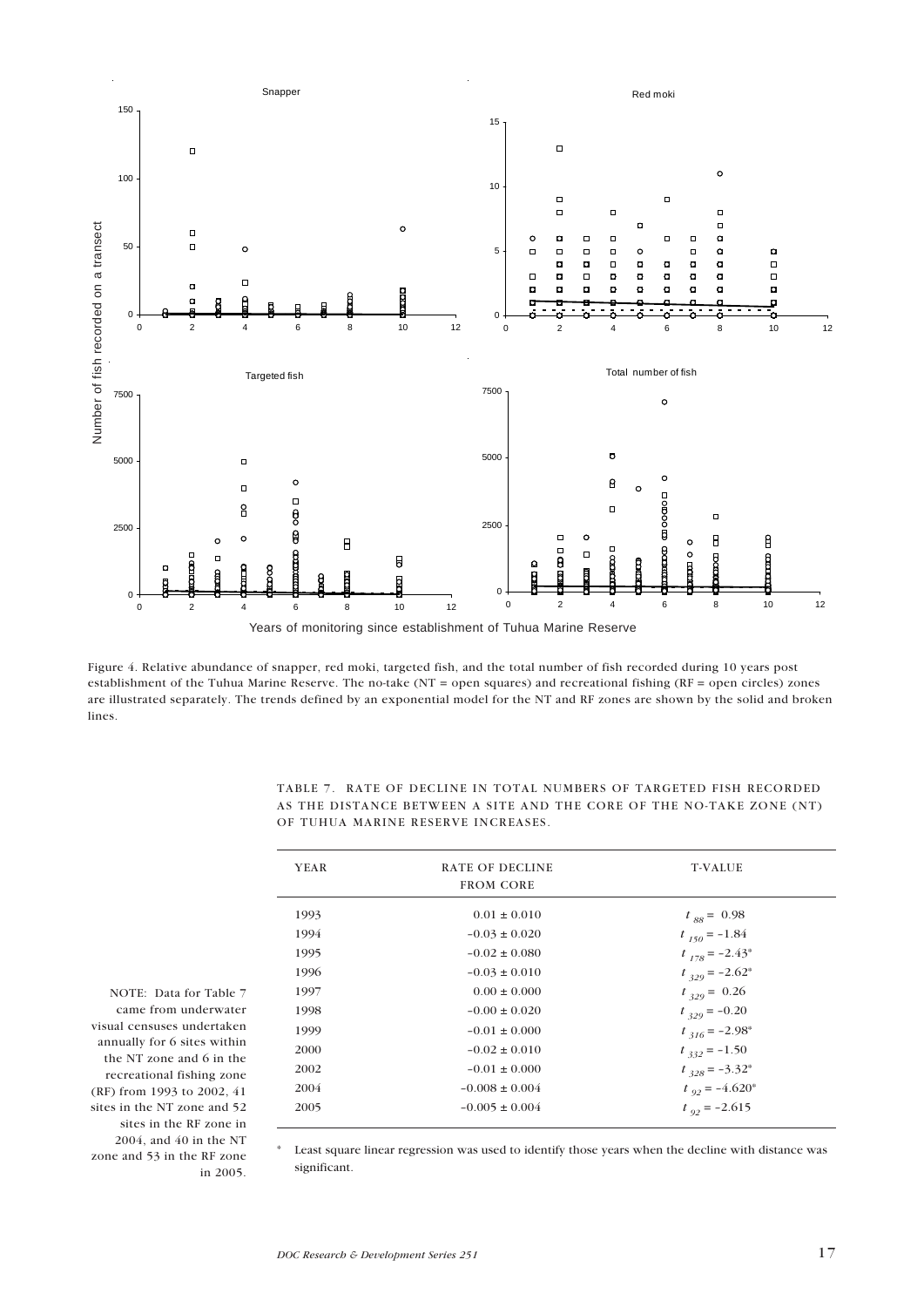## 6. Discussion

Demonstrating the differences made by conservation management actions is fraught with issues of spatial and temporal scale. At what geographical scale should monitoring occur, and for how long? (Cole 2003a) Our ambiguous results from 11 years of monitoring of Tuhua Marine Reserve highlight these two issues. On the one hand, our comparisons of relative abundance between two different levels of protection suggest recovery of targeted reef fish species in the fully protected no-take zone of Tuhua Marine Reserve. On the other, the variability of changes in relative abundance of our chosen response variables over time suggests that no (or at best limited) growth of targeted reef fish population sizes has occurred.

Despite only small (or no) changes occurring in previously targeted reef fish species in two East Coast marine reserves—Te Angiangi Marine Reserve (Freeman & Duffy 2003), Te Tapuwae o Rongokako Marine Reserve (Freeman 2005)—monitoring in other marine reserves in New Zealand, using the same or similar methodologies, suggests that targeted fish species usually recover well in no-take reserves. For example, snapper was more common in no-take reserves than in other areas around the north-eastern coast of New Zealand (Denny et al. 2003; Denny & Babcock 2004), hence our expectation that targeted reef fish would recover more strongly in the NT zone at Tuhua Marine Reserve. This is supported by our comparisons in relative abundance of fish between habitats (1993–2002) and management zones (2004–2005). For the former, when we combined data according to management zones, snapper and red moki were statistically more abundant in the NT zone a considerable proportion of the time (87.5% snapper, 78% red moki). For the latter we found that snapper was 12 times more abundant in the NT than in the RF zone in 2004, and 6.25 times more abundant in 2005. Red moki were 4.6 times (2004) and 8.63 times (2005) more abundant in the NT zone than the RF zone. These results compare well with the response to protection of targeted fish elsewhere. For instance, Willis et al. (2003) recorded 14.4 times more snapper inside the Cape Rodney to Okakari Point Marine Reserve than outside and concluded that recovery of targeted reef fish was occurring in this reserve.

Based on our results, we should be able to conclude that recovery of targeted reef fish occurred in the fully protected NT zone of Tuhua Marine Reserve. However, the variability in numbers over time within habitats and management zones makes it difficult to demonstrate recovery of targeted reef fish populations. Snapper numbers increased in five of the six habitat types in the NT zone, but rates of increase were only statistically significant in two of these habitats, while the exponential growth models explained little of the variation. Much the same can be concluded for red moki numbers which decreased in five of the six habitats in the NT zone and the total number of targeted fish and total number of fish which both increased and decreased with time according to habitat. Both the total number of targeted fish and the total number of fish increased and decreased significantly in different habitat types. While differences in relative abundances are evident between the two management regimes, trends of reef fish populations are not that easy to detect.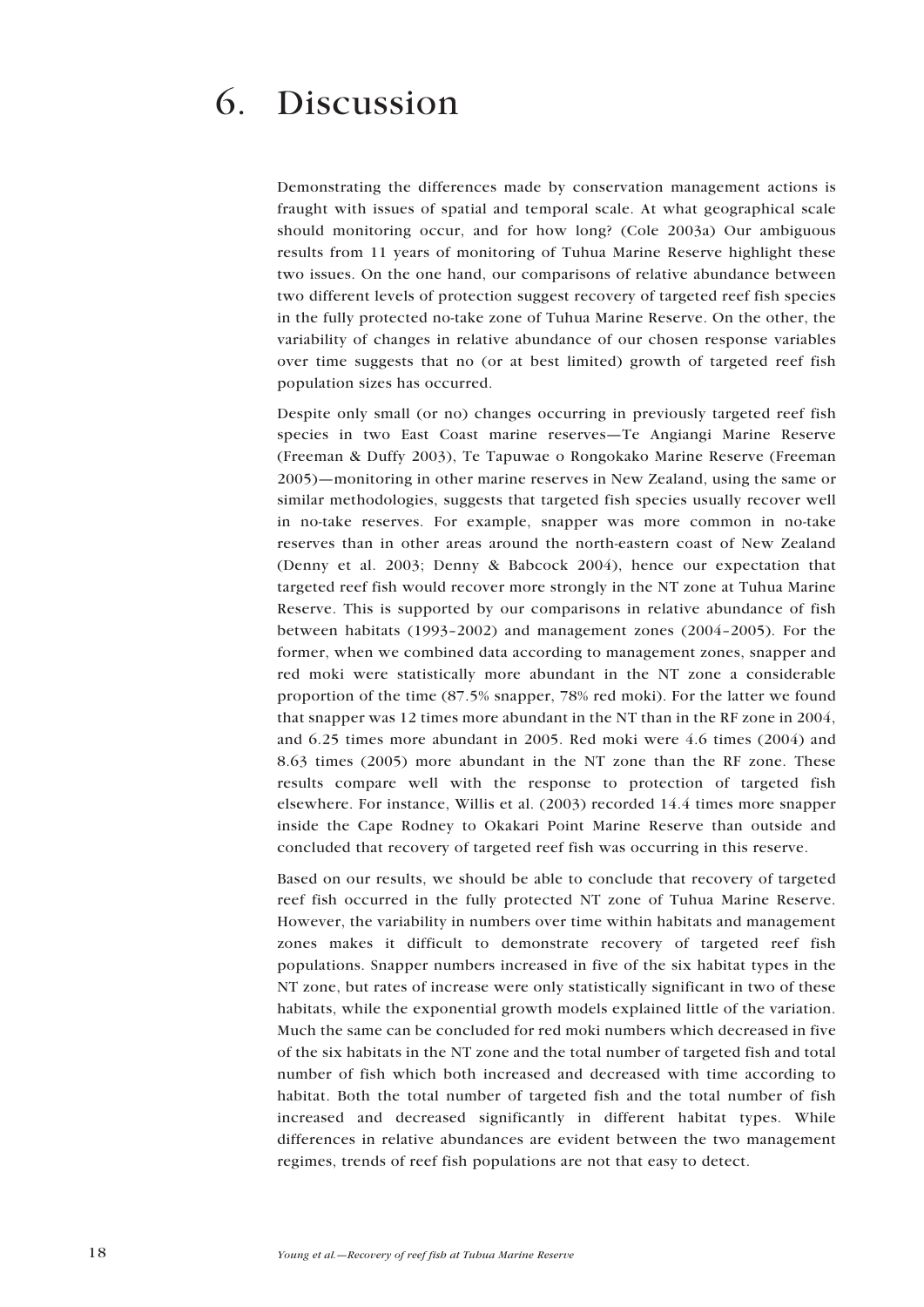#### 6.1 SAMPLING DESIGN

Large variations in counts of a species can make it difficult to define trends or changes in a population. Highly mobile reef fish that move in large shoals can often exacerbate this problem. Survey techniques need to be robust and reliable enough to ensure observed patterns are real. The large variation in counts that we observed could simply be because the counts did not accurately measure relative abundance.

We found that the counts were not influenced by observer bias. A major limitation of the data was that the original design did not allow direct comparison between management zones. This meant that we had limited ability to measure real changes over most of the monitoring period at the management zone scale. We could only measure changes at the habitat or substrate scale. It was, perhaps, unrealistic to expect that we could measure changes at the habitat scale. Indeed many fish species can and do move over large distances and between habitats (see Halpern et al. 2004; Bentley et al. 2004b). This is particularly true for snapper which are known for large-scale seasonal movements by at least certain parts of populations (Willis et al. 2001; Crossland 1976). The effect of scale was indicated when we combined the data for different habitats in a zone even though it failed statistical assumptions. When we did this, we found that snapper and red moki were statistically more abundant in the NT zone 88% and 78% of the time respectively as opposed to 41% and 34% of the time using non-pooled data. This suggests that we may have had our scale wrong. Indeed changes could be occuring at scales well beyond the influence of the immediate habitat. Consequently we are presently undertaking further study to consider the effects of habitat on relative abundance of species. In the meantime, our new sampling design allows us to measure changes in a statistically robust manner at the management zone scale. Nevertheless, while scale may explain an inconclusive recovery of targeted reef fish species, there is also evidence to suggest that biological constraints and/or other factors also contribute to the variability in our results.

#### 6.2 BIOLOGICAL CONSTRAINTS

The first practical question a manager asks is: when should monitoring stop? In other words, how long is it before one can detect changes in the fish numbers of a marine reserve (Cole 2003a)? The answer hinges on three aspects: the life-histories of individual species, the sources they can come from (if they are locally extinct), and other external influences (see Cole 2003a). These can combine to create time lags between the start of protection and the recovery of reef fish in a marine reserve. For instance Polunin & Roberts (1993) suggested time lags occur when populations are recovering from intense fishing pressure. For example, fish populations grew slowly in the first 3–5 years after protection of the Great Barrier Reef, but much quicker in the following 4 years (Russ & Alcala 1996).

It is unlikely that we are observing a time lag at the Tuhua Marine Reserve. Twelve years have passed since the reserve came into existence. At the Poor Knights Island Marine Reserve, which is similarly situated some 24 km offshore, Denny et al. (2003) found a 25-fold increase in snapper older than one year in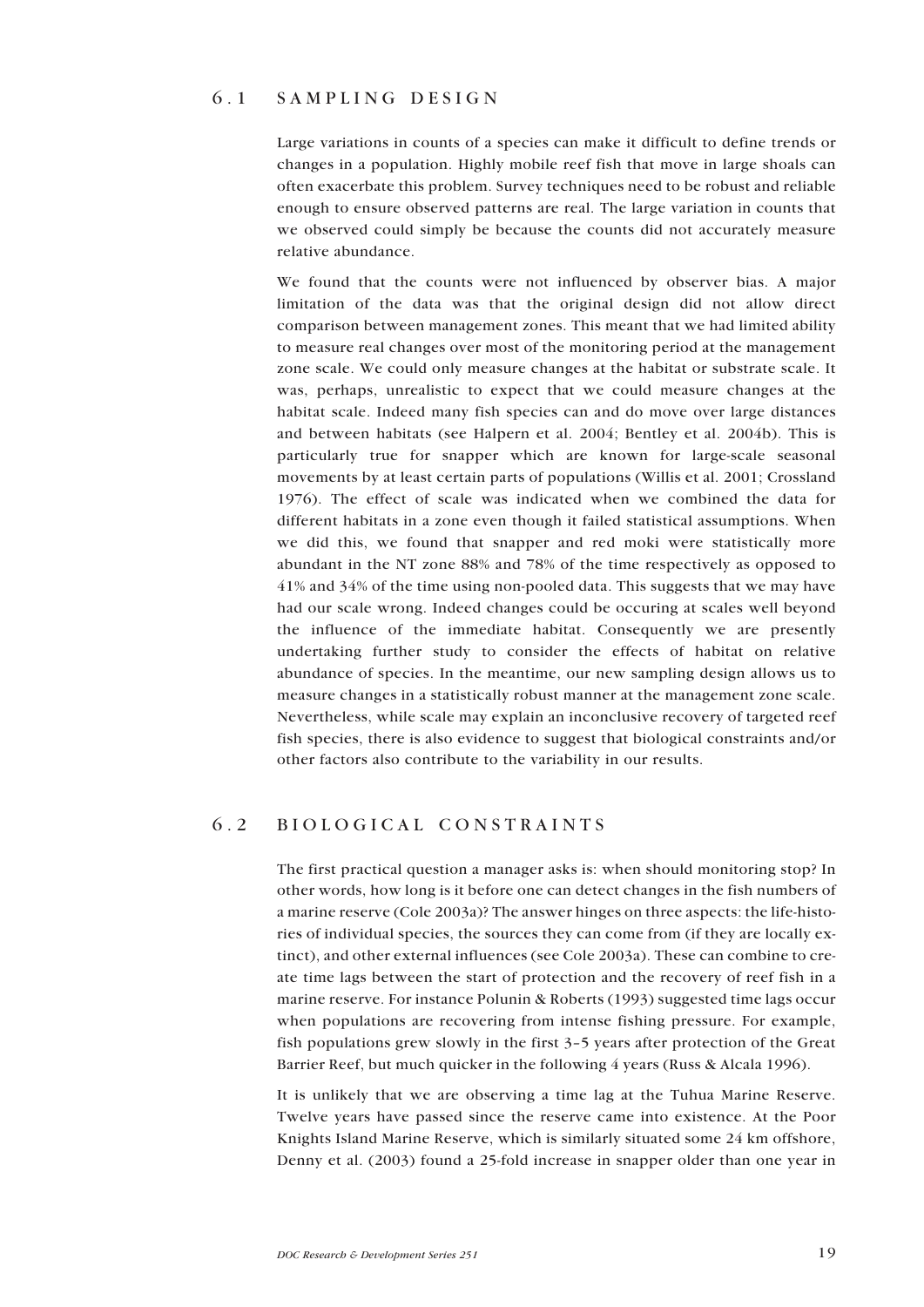the first year after full protection. Such an increase must have occurred through recruitment of adults from surrounding areas. Snapper are widespread throughout the Bay of Plenty (Hurst et al. 2000; Anderson et al. 1998). They form the basis of a large commercial fishery in this region, and support a large recreational fishery (Bentley et al. 2004b; Walsh et al. 2004), so we assume that sources of adult snapper are available. Why then have we not seen similar recovery in the 12 years since protection?

Movement patterns and reserve size may influence the effectiveness of a marine reserve (Cole 2003a; Halpern et al. 2004). This is particularly symptomatic where edge effects exist and species are highly mobile. Thus the effectiveness of a reserve is relative to the species of interest and may explain the lack of recovery of previously targeted fish within Tuhua Marine Reserve. Snapper exhibit a range of behaviours in marine protected areas from high site fidelity (Willis et al. 2001) to large scale movements (Bentley et al. 2004b) with considerable interaction with the surrounding fishery (Parsons & Egli 2005). Indeed snapper make large seasonal movements to get to spawning and feeding areas (Denny et al. 2003). Data also suggests that snapper populations of offshore islands may be more mobile than inshore populations (Parsons & Egli 2005). Like the partially protected Tuhua environs, partial protection at the Poor Knights Islands Marine Reserve did not afford any recovery of previously targeted reef fish species (Denny et al. 2003). There the dramatic recovery of snapper only occurred after the entire Poor Knights archipelago was closed to fishing. This suggests that the original no take zones of the Poor Knights Islands were too small to meet the habitat needs of snapper which continued to be targeted beyond protected areas.

The size of the NT zone at Tuhua Marine Reserve (1057 ha) makes it one of the larger reserves in New Zealand. Smaller reserves with larger edge effects, such as Cape Rodney to Okakiri Point Marine Reserve (547 ha) and Whanganui a hei Marine Reserve (840 ha), have experienced large increases in the numbers of previously targeted species (Willis 2000; Willis et al. 2000). Indeed, the edge effect on total number of targeted fish at Tuhua was relatively small—the maximum effect was only a 3% decline in 1996, and in only 50% of the cases was it significant. Rather than reserve size being an issue, this small effect may indicate that fishing pressure is felt across the entire reserve.

#### 6.3 COMPLIANCE

The above discussion brings us to one remaining explanation that we should consider: that fishing pressure continues within the NT zone. If this is so, the lack of compliance with the regulations of the NT zone translates into ongoing pressure on the targeted reef fish of the entire reserve. Our theory is not unfounded, but is presently unquantified. During our own surveys we observed recreational boats fishing within the boundaries of the NT zone (KY, pers. obs.) leading us to consider whether the NT zone only provides partial protection for the targeted species living there. Very little recovery of targeted reef fish will take place if, like elsewhere, only partial protection is implemented (see Denny et al. 2003; Denny & Babcock 2004).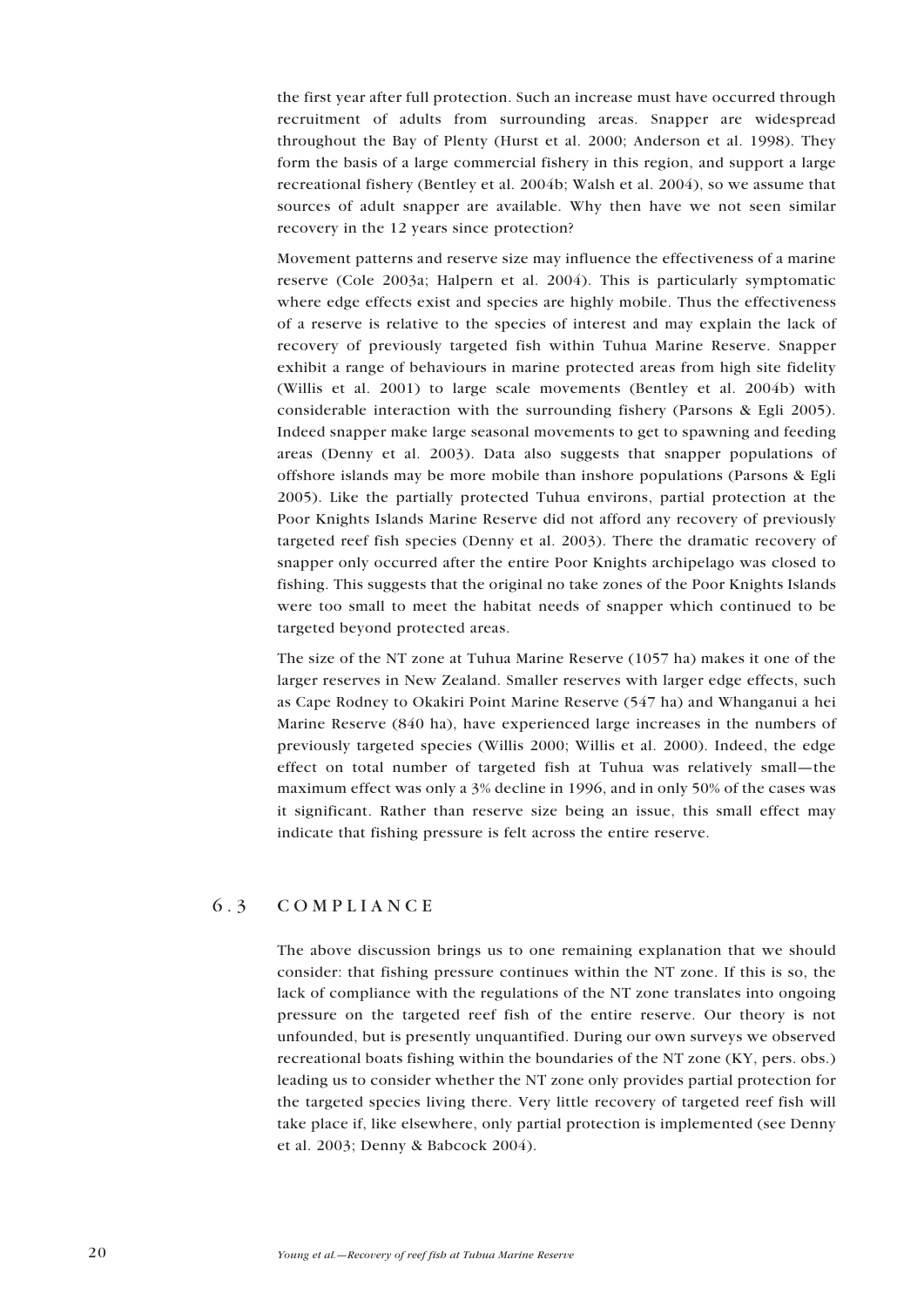# 7. Summary and recommendations

Our results at Tuhua Marine Reserve suggest that, while protection may have enabled a higher relative abundance of targeted reef fish species to exist in the fully NT zone than in the partially protected RF zone, other factors must explain the general lack of population growth in either management zone.

The sampling design used until 2002 did not allow for robust conclusions, so was changed in 2004. Further monitoring using the new survey design will now measure true estimates of the variation in the differences between the two zones from year to year. We can then confirm the 2004 and 2005 results and show consistent recovery of targeted reef fish, if the survey designs (up to now) were limiting our ability to measure change. In addition, we also know that observer bias had little influence on our results to date.

When we considered each habitat on its own, we found limited evidence for increased fish numbers in any of the zones. This result was exactly the opposite of what was expected. The reserve has had protected status for long enough, source populations were available, and fish could get to it; therefore, we should have seen increases in previously targeted reef fishes. However, populations of targeted fish living here appeared to experience fishing pressure across the entire no-take zone compared to smaller reserves where, despite large edge effects, numbers of targeted fish increased. We suggest that fishing inside the reserve, in addition to fishing at the reserve boundaries, may be affecting those targeted fish species supposed to be fully protected within the core of the NT zone.

From our observations we recommend:

- Future monitoring follows the random sampling design started in 2004 and used again in 2005.
- Compliance with the regulations of the reserve is enforced. This will show whether fishing in the NT zone was the factor limiting recovery of targeted reef fish populations there.

Our study highlights the value of designing a marine reserve monitoring program at a suitable scale, with clearly defined space- and time-bound management and monitoring goals at the outset. Predictions at the correct spatial scale over a realistic timeframe can assess the original objectives set for a reserve.

### 8. Acknowledgements

We thank the Bay of Plenty Polytechnic for support in the development and implementation of the monitoring program since the establishment of the reserve. Rika Milne and Daniel Sharp assisted with the training of students and the co-ordination of divers and implementation of the monitoring programme in the reserve. Our thanks to all those students who eagerly took part, sometimes under trying conditions. We thank Dr Brian Coffey, Dr Russell Cole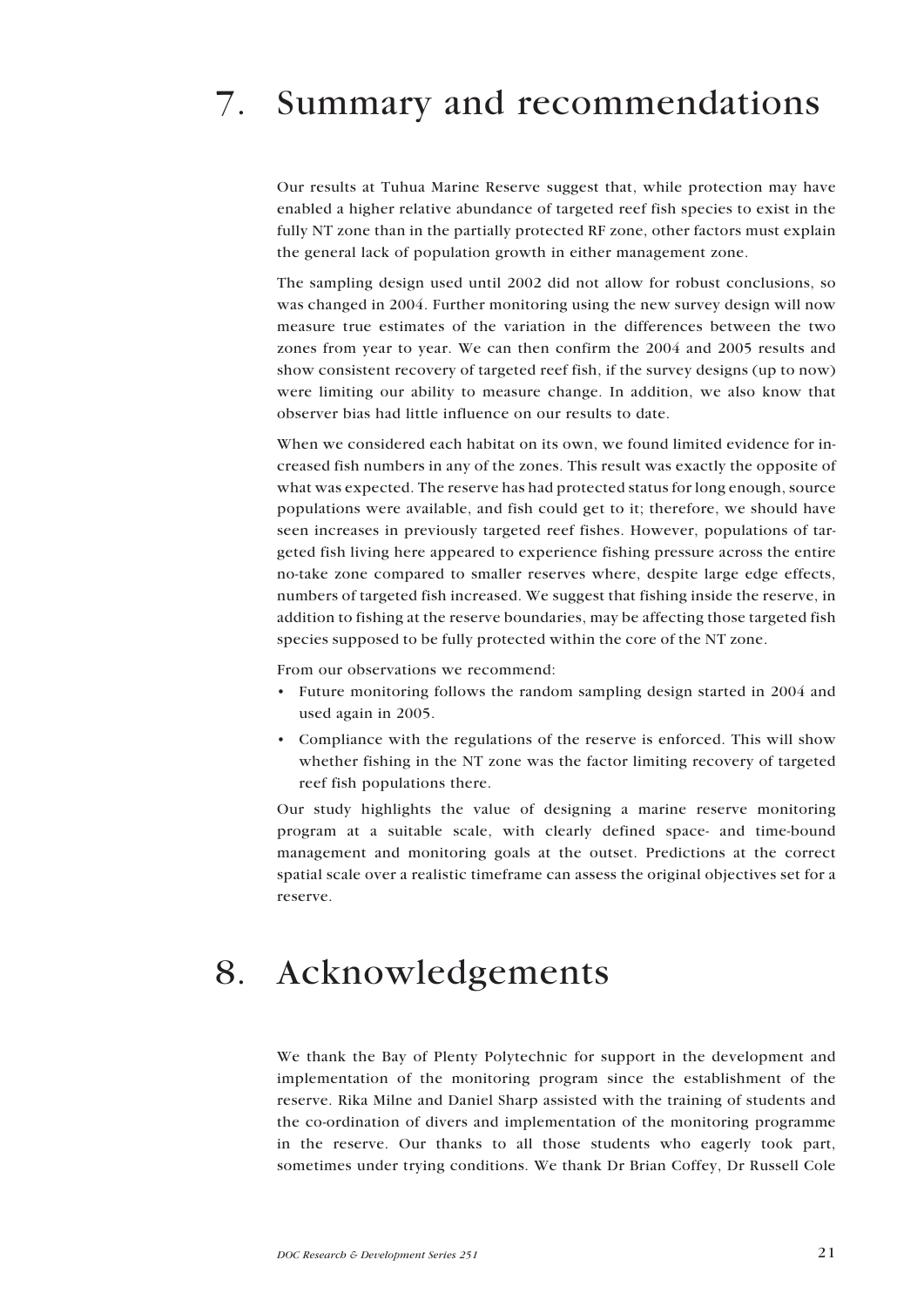(NIWA), and Dr Jake Overton. Russell undertook all statistical analysis for variance component modelling, and interpretation of results. Jake provided the revised random sampling design for 2004 and 2005, field assistance, and ongoing valuable ecological advice regarding the field set up and interpretation of results. Clinton Duffy (Marine Conservation Unit, DOC) gave constructive and helpful comments which greatly improved and aided the development of this manuscript. We are indebted to the Tuhua Island Trust Board for their continued support of this project since the establishment of the reserve. Finally, our grateful thanks to Ian Rogerson (conservation volunteer), who contributed endless hours organising the dataset for analysis. The study was funded through the Science Advice Fund, and DOC Science Investigation no. 3539.

## 9. References

- Anderson, O.F.; Bagley, N.W.; Hurst, R.J.; Francis, M.P.; Clark, M.R.; McMillan, P.J. 1998: Atlas of New Zealand fish and squid distributions from research bottom trawls. *NIWA Technical Report 42*. 303 p.
- Babcock, R.C.; Kelly, S.; Shears, N.T.; Walker, J.W.; Willis, T.J. 1999: Changes in community structure in temperate marine reserves. *Marine Ecology Progress Series 1989*: 125–134.
- Belyea, L.R.; Lancaster, J. 1999: Assembly rules within a contingent ecology. *Oikos 86*: 402–416.
- Bentley, N.; Davies, C.R.; McNeill, S.E.; Davies, N.M. 2004a: A framework for evaluating spatial closures as a fisheries management tool. *New Zealand Fisheries Assessment Report 2004/ 25.* 25 p*.*
- Bentley, N.; Davies, N.M.; McNeill, S.E. 2004b: A spatially explicit model of the snapper (*Pagrus auratus*) fishery in SNA1. *New Zealand Fisheries Assessment Report 2004/26.* 64 p.
- Caughley, G. 1977: Analysis of vertebrate populations. Wiley, London.
- Cole, R. 1994: Abundance, size structure, and diver-oriented behaviour of three large benthic carnivorous fishes in a marine reserve in northeastern New Zealand. *Biological Conservation 70*: 93–99.
- Cole, R. 2003a: How long should marine reserves be monitored for and why? *DOC Science Internal Series 130*. Department of Conservation, Wellington, New Zealand.
- Cole, R. 2003b: What are the ecological impacts of marine reserves in New Zealand? *NIWA Client Report NEL2003-010* prepared for the Department of Conservation, New Zealand.
- Crossland, J. 1976: Snapper tagging in North eastern NZ, 1974. Analysis of methods, return rates and movements. *New Zealand Journal of Marine & Freshwater Research 10*: 675–686.
- Denny, C.M.; Babcock, R.C. 2004: Do partial marine reserves protect reef fish assemblages? *Biological Conservation 116*: 119–129.
- Denny, C.M.; Willis, T.J.; Babcock, R.C. 2003: Effects of Poor Knights Islands Marine Reserve on demersal fish populations. *DOC Science Internal Series 142*. Department of Conservation, Wellington, New Zealand.
- Freeman, D.J., 2005: Reef fish monitoring—Te Tapuwae o Rongokako Marine Reserve. Unpublished report held by East Coast/Hawke's Bay Conservancy, Department of Conservation, Gisborne New Zealand.
- Freeman, D.J.; Duffy, C.A.J. 2003: Te Angiangi Marine Reserve. Reef fish monitoring 1995–2003. *East Coast/Hawke's Bay Conservancy Technical Support Series 14*. East Coast/Hawke's Bay Conservancy, Department of Conservation, Gisborne, New Zealand.